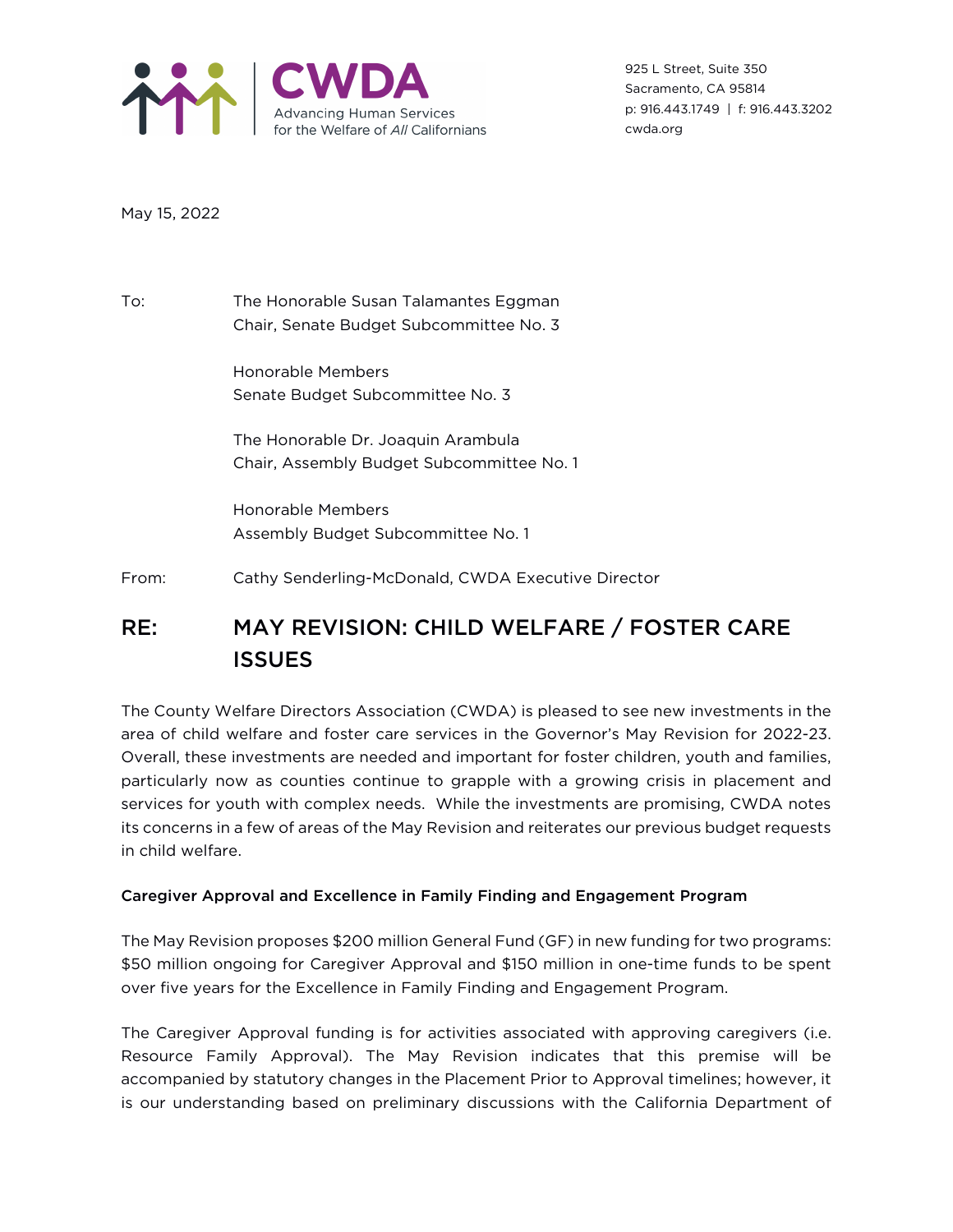Social Services that the statutory changes related to Placement Prior to Approval are separate from, and not directly connected to, this Caregiver Approval proposal. The Excellence in Family Finding and Engagement Program is a grant-based program to be provided for family finding and engagement activities. Counties choosing to apply for and participate in this program would be required to match the state grant with local funding.

CWDA is greatly appreciative of both of these proposed investments; however, we note some concerns with the proposals:

- The Caregiver Approval proposal fails to acknowledge that the Resource Family Approval (RFA) process is a statewide mandate passed as part of the Continuum of Care Reform (CCR) mandate through AB 403 (Ch. 773, Statutes of 2015). Pursuant to Proposition 30, the State is obligated to pay 100 percent of the costs of new workload. Currently, counties' total unfunded costs to support the RFA process is estimated at \$100 million GF.
- The county opt-In requirement of the Excellence in Family Finding and Engagement Program is inadequate to addressing the statewide problem. As we have shared previously, counties are facing a crisis of foster youth with complex care needs, and due to the pandemic, have lost both foster families and residential therapeutic care provider capacity. This is a statewide issue and therefore, funding should be provided statewide as an allocation.
- The county match requirement of the Excellence in Family Finding and Engagement Program would simply not be possible for all counties to meet, thus resulting in disparate access to family finding and support resources for foster youth in the State.
- The application-based structure of the Excellence in Family Finding and Engagement Program where county proposals are subject to departmental approval will likely result in significant delays in the disbursement of the funding.

CWDA Proposal - We request that the \$200 million instead be used to fund our original budget requests in these areas:

- \$100 million ongoing to fully fund the actual costs of the state-mandated RFA approval activities.
- \$100 million ongoing for the Foster Parent Recruitment, Retention, and Support (FPRRS) Program, with funds allocated to all counties up front for activities to support and retain resource families.

### CWDA Child Welfare Budget and Legislative Package

CWDA continues to urge the Administration and Legislature to consider other needed investments in the child welfare and foster care program, as proposed by CWDA's budget and legislative package. The Continuum of Care Effort has not achieved the goals it set out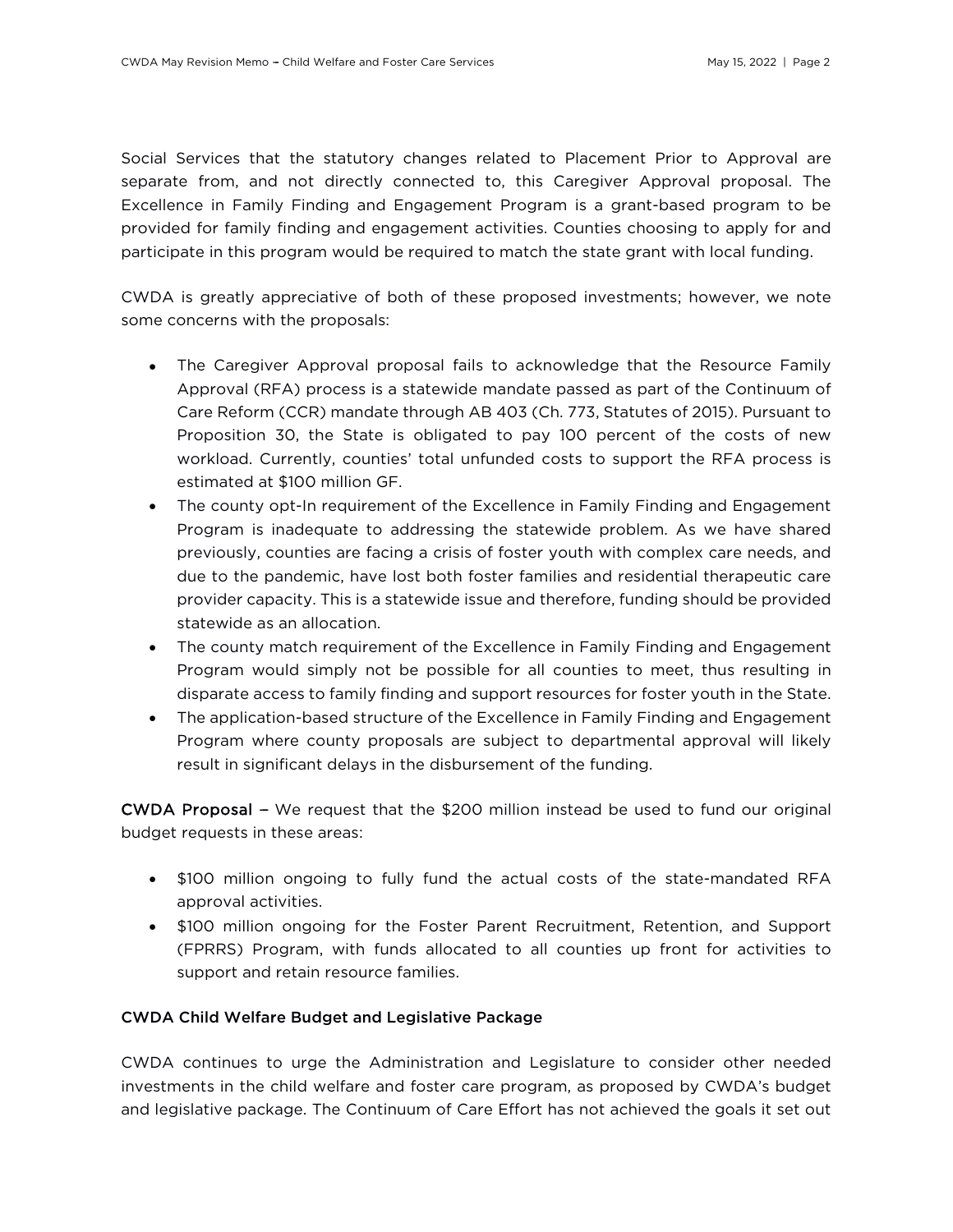to accomplish, gaps remain in the continuum, and many foster youth with complex care needs continue to struggle. While we are greatly appreciative of investments made in 2021- 22 and proposed for 2022-23, there is continued need for refinement and investment, particularly in the following areas:

- Staffing resources to serve youth with complex needs (\$29.2 million)
- Intensive Assessment and Transitional Services (\$8.3 million)
- Independent Living Services, Transitional Housing, Insurance (\$25.3 million)
- Substance Use Services For Foster Youth in Family-Based Care (\$5 million)

These and other investments and no-cost and low-cost, one-time statutory changes are described in our February 4, 2022 budget memo and summarized in the attachment to this memo.

### Family First Prevention Services Act (FFPSA)

The May Revision includes several changes related to implementation of FFPSA. CWDA has the following response to proposals in this area:

• Funding for Non-Accredited Facilities: The May Revision includes a new proposal to backfill the loss of FFP for placements into newly-licensed STRTPs which have not yet received accreditation, as is required by federal law. The Budget proposes \$1.6 million (\$789,000) for placement costs, up to 6 months, and \$117,000 to support STRTPs to achieve accreditation.

CWDA is generally supportive of this new investment but urges that the funding not be limited to 6 months, in the event that the accreditation process takes longer than expected. This could occur at no fault of the provider – for example, if the accrediting body has not yet completed its process of review. Additionally, CWDA recommends the funds be made available in instances when the facility's accreditation has expired and the provider is in process of renewing their accreditation status.

Counties are facing a critical shortage of residential treatment settings for foster children with complex care needs and require continued access to such settings with appropriate financial supports.

• Qualified Individual Changes: The May Revision includes a new component to support county placing agencies that apply for a waiver to the state to implement the qualified individual (QI) requirement. We are appreciative of the funding and note that CWDA and the state continue to disagree with the interpretation of statute (AB 153, Ch. 86, 2021), which required DSS to seek federal approval to permit persons connected to, or affiliated with, a placing agency to conduct the assessment as required under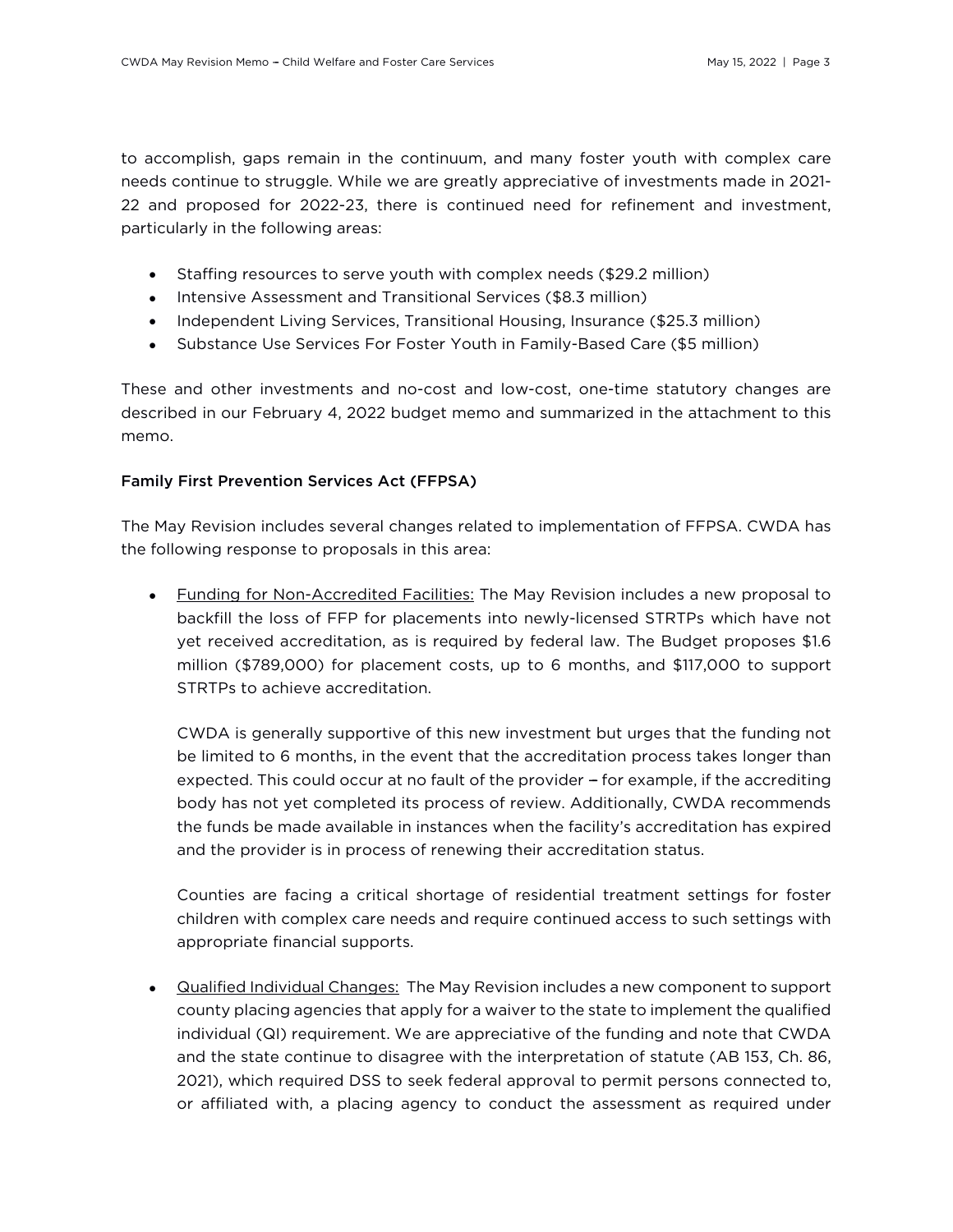federal law and codified in Welfare and Institutions Code 4096(g). The department and Department of Health Care Services (DHCS) continue to maintain such assessments must be performed by clinicians or other individuals who can bill the assessment as a Specialty Mental Health Services - an interpretation of state law that we do not agree with. CWDA has engaged with DSS and DHCS in several discussions on this matter.

Institutes for Mental Disease: The May Revision proposes to provide an additional \$10.4 million in 2022-23 to assist Short-Term Residential Therapeutic Programs (STRTPs) with 16 beds or more to transition to a smaller capacity or change their programming in order to comply with federal Medicaid requirements associated with Institutions of Mental Disease (IMD). Additionally, and reflected in the DHCS budget, the department continues to provide \$7.5 million to cover lost FFP for Specialty Mental Health Services (SMHS) in 2022-23. Although the IMD requirement pre-dates FFPSA, the state only became aware of this issue upon implementation of FFPSA in California.

While we support the funding proposed in the May Revision, we note that DHCS plans to submit a waiver proposal in the fall of 2022 to federal CMS to allow for longer stays in IMD settings, which would implement sometime in 2023 pending federal approval, thereby allowing California to continue to receive federal funds for mental health services provided in STRTPs for another two years. CWDA is concerned that the departments continue to require STRTP providers to meet the IMD rule by December 30, 2022, even though the waiver, if approved by CMS, will allow those providers continue to operate at larger capacity for up to two additional years. This will result in significant loss of capacity at a time when county placing agencies are facing a children's mental health crisis and shortage of residential treatment settings. Since January 2020, according to the DSS STRTP data shared with counties, California has lost 1,193 STRTP beds statewide. CWDA urges the Administration and the Legislature to permit STRTP providers additional time to transition under the proposed waiver. Please note this request was communicated to the departments in a letter sent April 29, 2022.

• Trailer Bill Proposal: The Administration indicates it will put forth ''no cost'' trailer bill to make statutory changes to apply the requirements of FFPSA to Community Treatment Facilities (CTFs) and provide for increased accountability and oversight of STRTPs. Additionally, DSS proposes to clarify the requirement for ongoing county consultation with other agencies and entities to improve the efficiency of state contracts necessary to implement new provisions, in order to strengthen implementation of FFPSA. The Administration has not yet released this TBL for stakeholder review. CWDA will provide feedback upon the release of this proposed TBL and will urge the Administration to consider other technical clean up issues that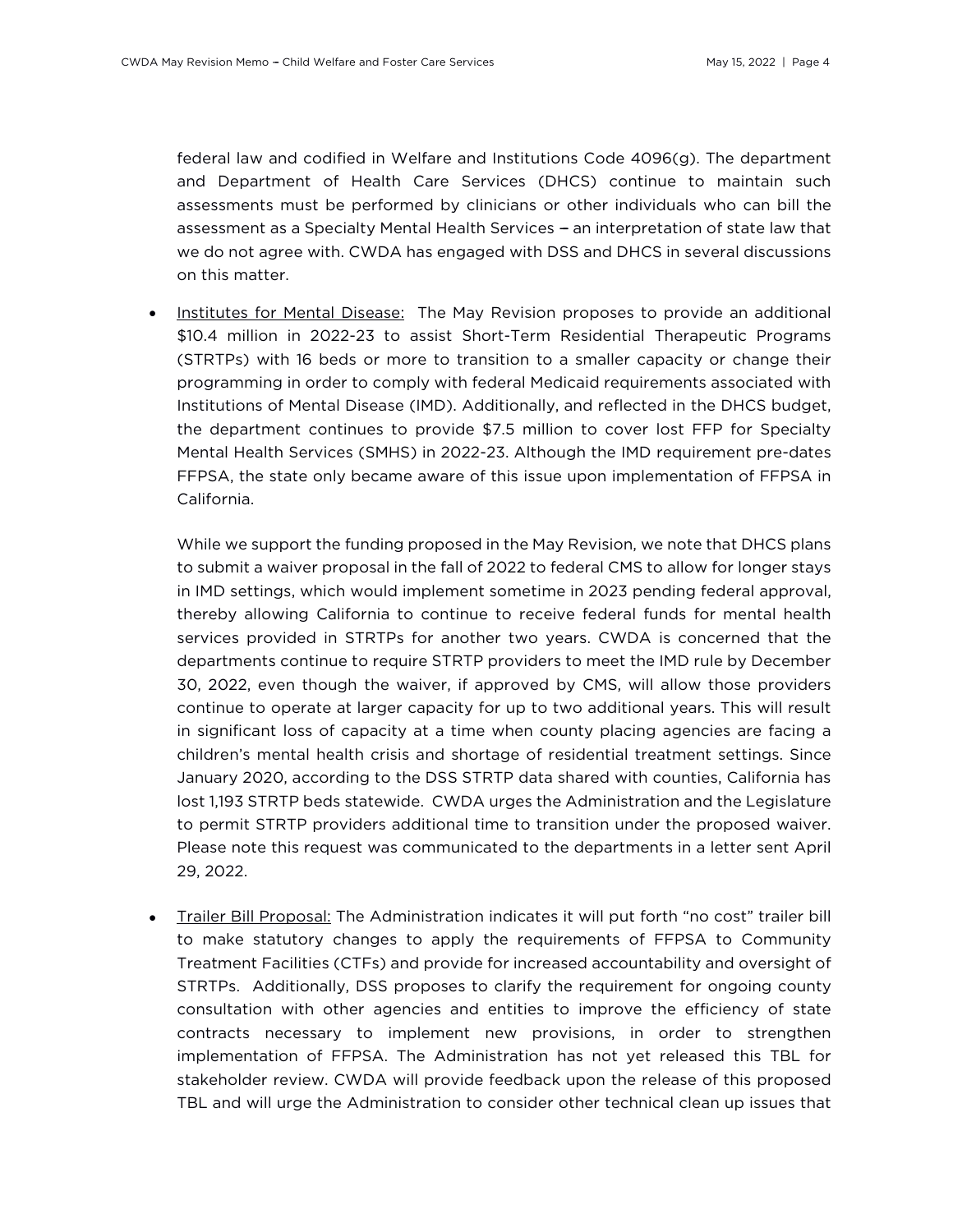we have raised to the Administration in our previous communications with them.

#### Commercially Sexually Exploited Children (CSEC)

The May Revision provides \$25 million GF on a one-time basis, available for expenditure over 3 years, for victims ''impacted by human trafficking.'' While we are generally supportive of new funding in this area and agree that additional investment is needed, CWDA will need additional details for the proposed use of these funds before we can fully respond to this proposal.

Based on preliminary information we've received from CDSS, it appears that these funds will be held by CDSS and distributed to grantees through a Request for Proposal (RFP) process, rather than allocated to county child welfare agencies directly. There is also language used in the proposal writeup (''human trafficking'') that could imply that the funds are intended to include training and/or services for children who are labor trafficked; however, based on our initial discussions with CDSS staff, we understand that the intent is only to serve children who are victims of sexual exploitation, which we appreciate.

We would also like to better understand how this additional \$25 million is proposed to complement or interact with the existing CSEC program: There is an existing \$19 million GF provided annually for county CSEC services and based on county expenditure data, several counties are over-spending their allocation or fully-spending, which indicates a need for investment in this area.

#### Emergency Child Care Foster Care Bridge Administrative Funding

CWDA supports the proposed investment of \$7.6 million General Fund (GF) to counties to support the administrative activities associated with implementation of the program. These administrative funds will enable county staff to work with directly resource parents to identify and link to child care services for the foster children in their care. Lack of access to child care services can serve as a barrier to a resource family accepting a foster child, particularly for relative caregivers and non-related extended family member caregivers, and other resource parents who are also employed. The Emergency Child Care Foster Care Bridge program has helped thousands of resource parents and thus, thousands of foster children access the care they need—both in home and through quality child care and development services.

CWDA notes that we continue to urge the Administration to consider a proposal by a coalition of children's advocacy organizations, including CWDA, to invest \$48 million additional funds into this program, to expand the number stipends for foster children (\$39 million) and increase navigation services (\$5 million) and trauma-based training for child care providers (\$5 million).